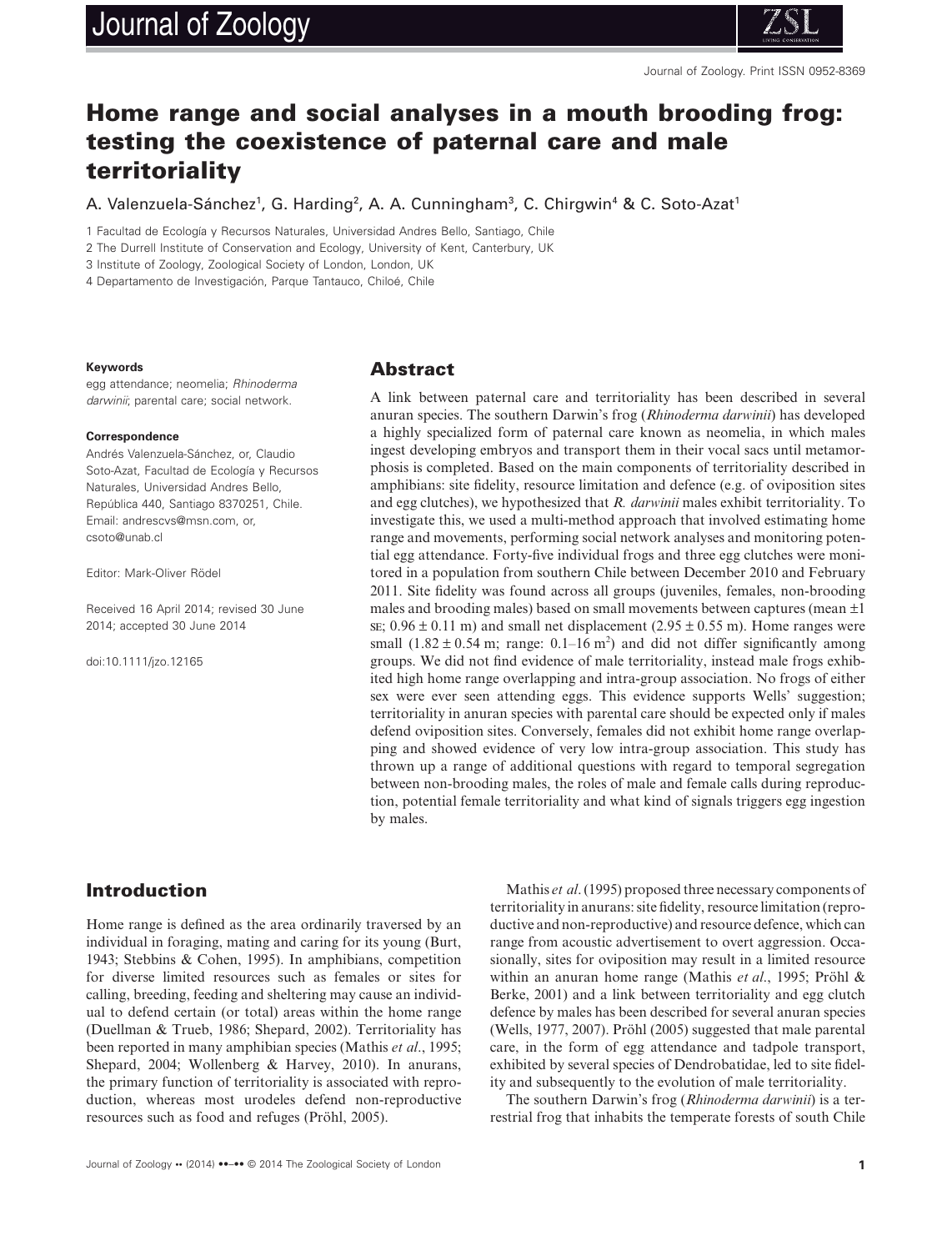and Argentina. Although listed as vulnerable by the IUCN Red List (Úbeda *et al*., 2010), it has recently been proposed that this species be reclassified as Endangered (Soto-Azat *et al*., 2013). Its sister species, the northern Darwin's frog (*R. rufum*), was last recorded in 1980, and today appears to be extinct (Penna & Veloso, 1990; Soto-Azat *et al*., 2013). *R. darwinii* has developed a highly specialized form of tadpole transport and nurture, known as neomelia (Bürger, 1905). After larval movement start within eggs (19 to 25 days postegg fertilization), males incorporate the tadpoles in their vocal sacs for a period of 6–8 weeks, time during which a nourishment fluid is provisioned and metamorphosis takes place; then, the juveniles are regurgitated into the terrestrial environment (Goicoechea, Garrido & Jorquera, 1986). Although tadpole brooding is well described in this species, the existence of egg attendance/defence behaviour remains unclear. Several authors have reported that males stay close to egg clutches providing them with some level of protection (Pflaumer, 1935; Cei, 1962; Rageot, 1978; Crump & Veloso, 2005); while others note that after fertilization, both parents eventually withdraw, without any egg guarding behaviour by either sex (Busse, 2004; Werning, 2009). Since male reproductive success probably depends on the number of eggs that remain viable until the intake, it is rationale to hypothesize that males actively protect egg clutches from environmental or biological damage in order to increase their reproductive success.

*R. darwinii* is found within native forest, in which they are not homogeneously distributed but clustered in specific sites (Soto-Azat *et al*., 2013). Ongoing research has identified certain microhabitat variables associated with higher densities of frogs including: lower variation in diurnal temperature and humidity, and substrates with high refuge density (authors's unpubl. data). Site fidelity has been described for *R. darwinii* (Crump, 2002) and field observations have shown that some individuals can be recaptured at the same specific sites for at least three consecutive years (Soto-Azat *et al*., 2013). Taking this into account, along with potential egg clutch attendance and tadpole brooding by males, and based on the territoriality components proposed by Mathis *et al*. (1995), we hypothesized that male *R. darwinii* exhibit territorial behaviour. To test this hypothesis we used a multi-method approach: (1) determining home ranges and movements of *R. darwinii* in a wild population; (2) comparing home range overlapping by age and sex groups; (3) evaluating the social behaviour and structure of a *R. darwinii* population using social network analyses; and (4) monitoring egg clutches to determine the occurrence of any egg attendance behaviour. If males are territorial, we expect they exhibit a social structure with low intra-sexual home range overlapping, and a low intra-sexual association in comparison with inter-sexual association (unless they fight frequently as a result of resource defence).

# **Material and methods**

#### **Study site**

The study was carried out in Tantauco Park, Chiloé Island, Chile. The studied site, which was characterized by an ever-

green coastal temperate rainforest, was located at 43° 21′ 47.60″ S, 74° 07′ 19.65″ W, 18 m a.s.l. An area with Darwin's frogs of  $15 \times 20$  m (300 m<sup>2</sup>; estimated population size: 56.3 frogs; Soto-Azat *et al*., 2013) was delimited. This area corresponds to a small clearing in the forest, surrounding by a swampy zone and a slow flowing stream. An additional boundary zone of 5 m surrounding the 300 m2 study site was searched during each site visit in order to detect any movement of frogs beyond the borders of the delimited area.

#### **Monitoring**

Two daily searches of 2 hours each were performed, completing a total of 58 search sessions in 29 days. Frogs were monitored during December 2010 (16 days), January 2011 (10 days) and February 2011 (3 days). This time period was chosen in order to be coincident with the peak of the *R. darwinii* reproductive season (Cei, 1962). As *R. darwinii* is a diurnal frog (Crump, 2002), searches were performed during the day and were done in such a manner that survey effort was equal during each site visit throughout the study plot and the extra boundary zone.

# **Capture, individual identification and mapping**

Frogs were captured by hand using disposable nitrile gloves, temporarily removed for identification and released at the exact site of capture. At first capture, each frog was weighted to the nearest 0.1 g; measured [snout-vent length (SVL)] to the nearest 0.05 mm and photographed (ventral colour patterns are individually distinct and were used for identification purposes – see Soto-Azat *et al*., 2013). Individuals were classified according to morphologic (body size: ≤15 mm of SVL were considered juveniles, presence of vocal sac in males, enlargement of the coelomic cavity in gravid females) and behavioural characters (calling activity) into four groups: juveniles, adult females, non-brooding adult males and brooding adult males. A plastic, coloured flag with an individual frog ID number was placed at the site of each frog capture to enable subsequent tracking. By the end of the fieldwork, the study site was subdivided into  $1 \times 1$  m squares using strings and the positions of each captured frog were established measuring the distance of the flag to the nearer *x* and *y* square border. A 10-cm grid map of the study site was then created on which the position of each animal capture was plotted.

## **Home range, site fidelity and spatial overlapping**

Home range was estimated using a modified minimum convex polygon method, which included 90% of the individual captures of each frog (MCP 90%; Summers, 1992). To rule out any dependence of the home range size on the number of captures, we preliminary ran non-parametric correlations between these two variables for each group of frogs to determine an excluding cut-off point (or minimum required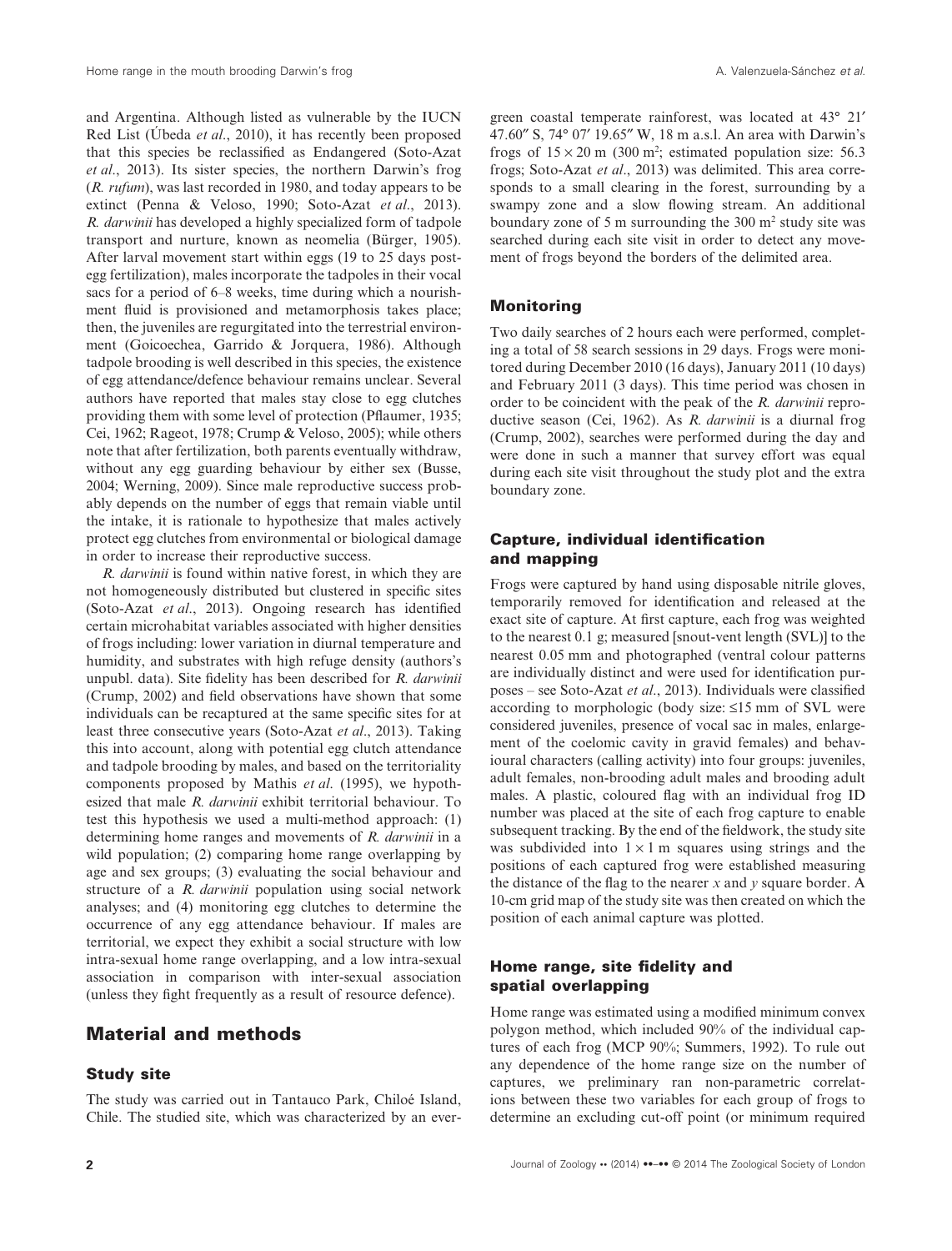captures) when *P*-value was  $> 0.1$ . As a result, we included only males (brooding and non-brooding) with at least five captures, and females and juveniles with at least four captures for home range and movement analyses.

We used the mean of the distance moved between successive captures (DMC) and net displacement (ND) to assess site fidelity in our study population. Net displacement was calculated by measuring the distance between the initial and final capture point. Animals with high site fidelity should exhibit low values for DMC and ND (Shepard, 2004). To test if body size and/or the time interval between first and last capture (total interval; TI) affects home range size or distance travelled by an individual, we ran non-parametric correlations for body size (a product of body weight and SVL – see below) and TI against home range size and movements (DMC and ND).

In order to explore spatial overlapping, we measured the percentage of the area that each individual home range overlapped with other home ranges. Moreover, we compared intra- and inter-group home range overlapping for the adult classifications.

#### **Social structure**

To assess the social structure within the population, we constructed social networks using the software PAJEK (v. 3.1; University of Ljubljana, Ljubljana, Slovenia) where nodes represent an individual frog and ties correspond to associations between two frogs. In this case, all captured individuals were used in the analyses. To increase the probability of detecting an association, we constructed two types of networks based on the closest distance reached by two frogs in the same day. A conservative network was constructed with association defined as an encounter of two frogs at a distance less than or equal to 20 cm, while 90 cm was used in the construction of a relaxed network. Relaxed definition of association used in the relaxed network was based on the mean DMC (95.7 cm) calculated for all tracked frogs across the entire study. We determined the strength of association between each pair of frogs using a simple ratio index (SRI; Cairns & Schwager, 1987), calculated as

$$
\frac{X}{X+Y_{ab}+Y_a+Y_b},\,
$$

where *X* is the number of days during which a pair of animals (*a* and *b*) were observed in proximity;  $Y_{ab}$  is the number of days during which *a* and *b* were observed in separate associations; *Ya* is the number of days during which only animal *a* was observed; and  $Y_b$  is the number of days in which only animal *b* was observed. The SRI provides values that vary from 0 to 1, where 0 indicates that a pair never associated and 1 indicates that a pair was always observed in proximity (Croft *et al*., 2009). We calculated a group association index (GAI) as the sum of all SRIs within each age/sex group. Therefore, this index incorporates both the number of ties per group association and the strength of these associations. For both networks, we determined degree centrality (defined as the number of

direct ties an animal has; Wey *et al*., 2008), number of components (groups), size of the main component and the main five centres of activity (hubs). Finally, in order to assess potential egg clutch attendance, we also constructed networks based on egg clutches, where only individuals with direct ties with an egg clutch were incorporated.

# **Parental care observations**

We searched for egg clutches, which are commonly hidden under thick layers of moist vegetation (e.g. moss or ferns; Pflaumer, 1935; Rageot, 1978; Busse, 2004). Due to this, finding an egg clutch proved extremely difficult, even in areas with high frog population densities. When a clutch was located, the number of eggs was counted and the position was plotted on a map of the study site. Each known clutch was carefully monitored (twice daily by 1 h) during every search session to ascertain any interactions with adult frogs.

#### **Data analysis**

As weight and SVL are highly correlated, body size was defined as a product of these variables using a principal component analysis. Mann–Whitney *U*-tests were performed to compare body size between groups. In addition, Kruskall– Wallis tests were carried out to detect differences in home range size, DMC and ND across groups. We also performed Mann–Whitney *U*-tests to detect any difference in home range overlapping and degree centrality between groups. In order to test if less conservative definition of association was correlated with conservative definition, we ran a Pearson's correlation test between  $GAI_{20cm}$  and  $GAI_{90cm}$ . The results are reported as mean ±1 se. Significance was considered with *P*-value < 0.05. All statistical analyses were carried out using the statistical package SPSS (v. 17.0, IBM Corporation, New York, USA).

#### **Results**

#### **Frog captures**

A summary of mean SVL and weight per group is shown in Table 1. Juveniles were smaller than any other group (Mann– Whitney *U*-test for body size factor, all *P* < 0.05). Nonbrooding males were smaller than brooding males (Mann– Whitney *U*-test  $Z = -2.706$ ,  $P = 0.005$ ). Although females were generally larger than both non-brooding males and brooding males, this difference was not significant (Mann– Whitney *U*-test, both  $P > 0.05$ ). We tracked 13 juveniles, eight females, nine non-brooding males and 15 brooding males. We never found one of these 45 frogs out of the study plot within the 5 m extra boundary area. Of these, 32 frogs (seven juvenile, six females, seven non-brooding males and 12 brooding males) fulfilled the minimum required capture cut-off point for home range and movement analyses.

#### **Home range size and movements**

The TI varied from 9 to 71 days  $(36.3 \pm 4.2)$ . Spearman's correlations showed that TI was not correlated with home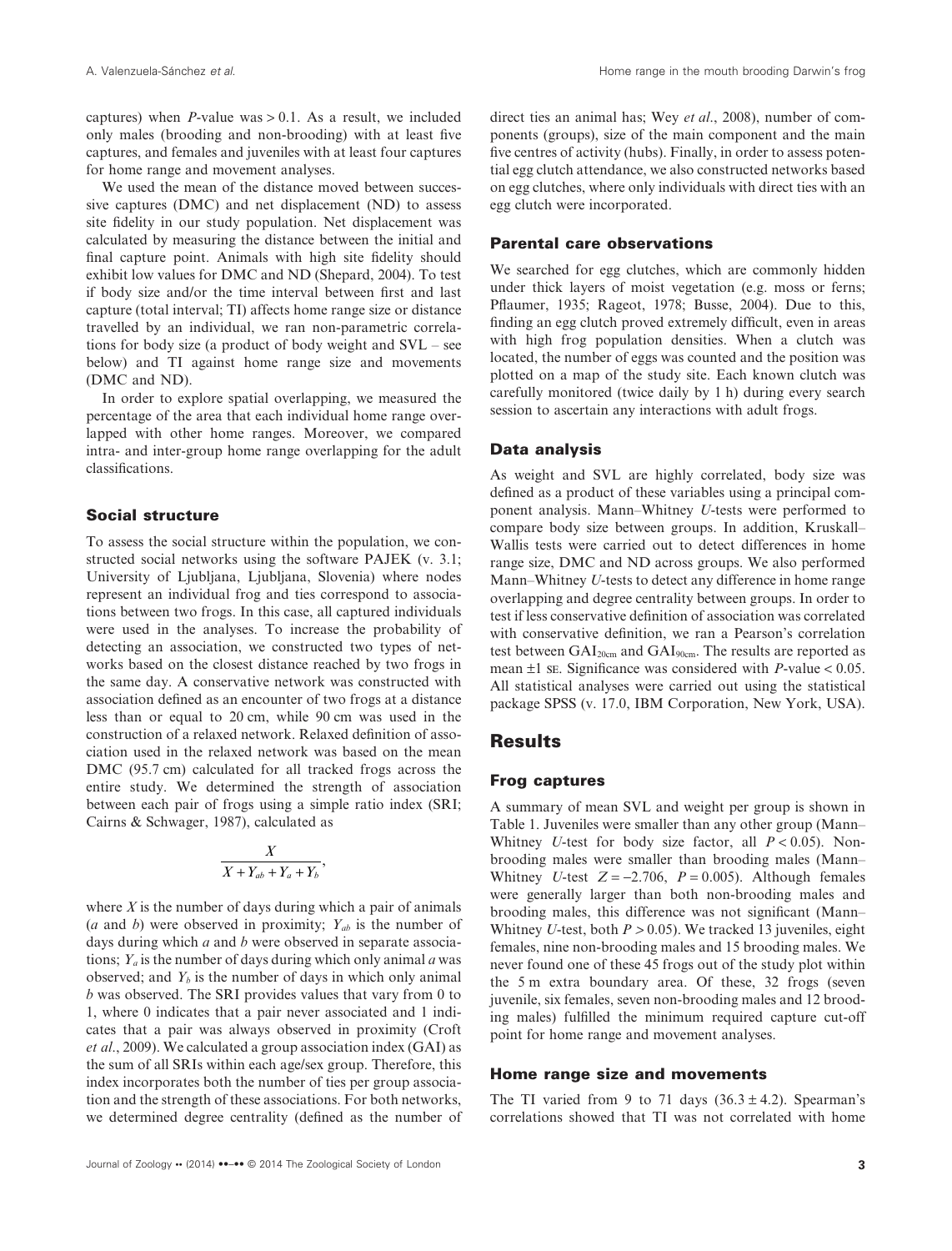**Table 1** Body size and spatial ecology data for Darwin's frogs (*Rhinoderma darwinii*) from Chiloé Island, south Chile. Snout-vent length (SVL), home range size (MCP 90%), distance moved between captures (DMC), net displacement (ND) and percentage of home range overlapping with any other individual home range

|                    |    | SVL (mm)         | Weight (g)       | MCP 90% $(m^2)$   | $DMC$ (m)          | ND (m)            | Overlapping (%)    |
|--------------------|----|------------------|------------------|-------------------|--------------------|-------------------|--------------------|
| Group              | n  | mean $(\pm s_E)$ | mean $(\pm s_E)$ | mean $(\pm sE)^a$ | mean $(\pm s_E)^a$ | mean $(\pm sE)^a$ | mean $(\pm s_E)^a$ |
| Juveniles          | 13 | 13.79 (0.29)     | 0.16(0.03)       | 0.52(0.15)        | 0.93(0.37)         | 3.22(1.55)        | 31.09 (5.47)       |
| Females            | 8  | 23.56 (0.74)     | 0.83(0.07)       | 1.01(0.41)        | 0.74(0.16)         | 1.25(0.31)        | 12.27 (7.96)       |
| Non-brooding males | 9  | 21.72 (0.49)     | 0.78(0.07)       | 1.98(0.90)        | 0.92(0.10)         | 3.30(1.15)        | 70.96 (12.28)      |
| Brooding males     | 15 | 22.92 (0.34)     | 1.12(0.07)       | 2.89(1.33)        | 1.09(0.19)         | 3.36(0.94)        | 44.41 (9.89)       |

a Calculated with the minimum required captures for home range estimation (see methods section); juveniles (*n* = 7), females (*n* = 6), non-brooding males  $(n = 7)$ , brooding males  $(n = 12)$ .



**Figure 1** Box and whisker plots of home range size (MCP 90%) per group in a Darwin's frog (*Rhinoderma darwinii*) population from Chiloé Island, south Chile. The centre line in each box indicates the median, the upper and lower box sides represent the interquartile range, the whiskers extend to the 5th and 95th percentiles and dots represent outliers.

range size  $(r_s = -0.033, n = 32, P = 0.858)$ , DMC  $(r_s = 0.039, P = 0.039)$  $n = 32$ ,  $P = 0.833$  or ND  $(r_s = 0.008, n = 32, P = 0.966)$ . Home range sizes per group are shown in Fig. 1. A positive correlation was detected between body size and home range size (Spearman's  $r_s = 0.480$ ,  $n = 32$ ,  $P = 0.005$ ); however, differences in home range sizes between groups were not significant (Kruskal–Wallis test  $\chi^2 = 3.259$ , d.f. = 3,  $P =$ 0.353). A summary of mean home range sizes per group and a two-dimension map of home ranges are presented in Table 1 and Fig. 2, respectively. Body size was not correlated with DMC ( $r_s = 0.226$ ,  $n = 32$ ,  $P = 0.214$ ) or ND ( $r_s =$ 0.028,  $n = 32$ ,  $P = 0.881$ ). Although juveniles, non-brooding males and brooding males showed higher DMC and ND compared with females (Table 1), statistical differences were not found between groups (DMC: Kruskal–Wallis test  $\chi^2$  = 2.442, d.f. = 3, *P* = 0.486; and ND:  $\chi^2$  = 3.259, d.f. = 3,  $P = 0.353$ .



**Figure 2** Home range map of 32 southern Darwin's frogs (*Rhinoderma darwinii*) monitored in a temperate forest of Chiloé Island, South Chile.

#### **Home range overlapping**

Males (brooding and non-brooding) had in mean a higher percentage of its home range overlapped with any other individual home range (Table 1; Fig. 2), but this difference was statistically significant only when brooding males or non-brooding males were compared with females (Mann– Whitney *U*-test *Z* = −2.466, *P* = 0.014; and *Z* = −2.083,  $P = 0.041$ ; respectively), but not with juveniles (Mann– Whitney *U*-test *Z* = −1.855, *P* = 0.073; and *Z* = −0.592,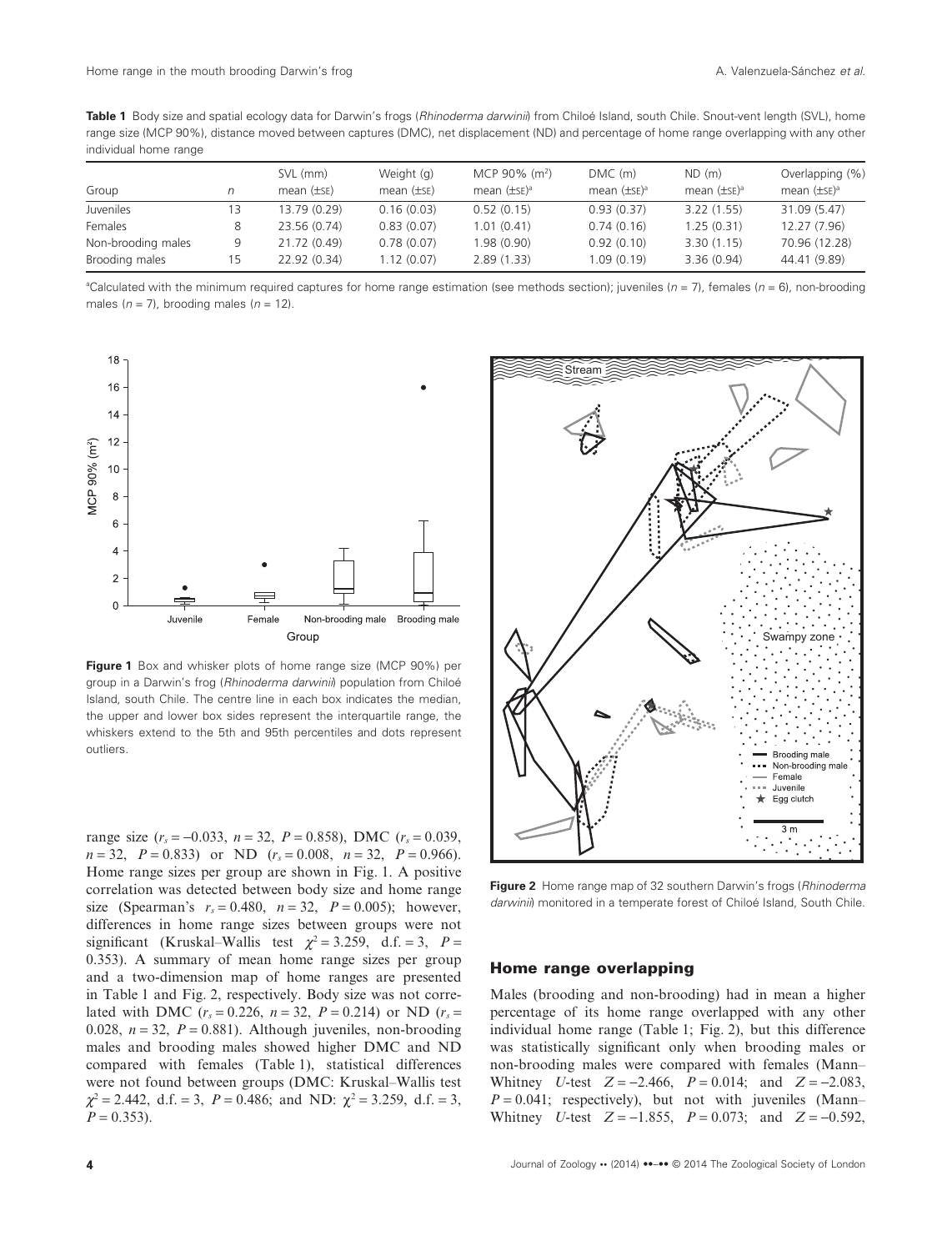**Table 2** Summary of social network analyses parameters of a Darwin's frog (*Rhinoderma darwinii*) population from Chiloé Island, south Chile

| Parameter                               | Conservative<br>network <sup>a</sup> | Relaxed<br>network <sup>b</sup> |  |
|-----------------------------------------|--------------------------------------|---------------------------------|--|
| Pairs of frogs (ties)                   | 17                                   | 50                              |  |
| Number of components <sup>c</sup>       | 30                                   | 10                              |  |
| Size of the main component <sup>d</sup> | 11.1%                                | 44.4%                           |  |
| Degree centrality (mean $\pm$ se)       |                                      |                                 |  |
| Overall                                 | $0.76$ ( $\pm 0.14$ )                | $2.20 (\pm 0.26)$               |  |
| <b>Juveniles</b>                        | $1.07 (\pm 0.29)$                    | $1.76 \ (\pm 0.36)$             |  |
| Females                                 | $0.37 (\pm 0.18)$                    | $1.25 \ (\pm 0.37)$             |  |
| Non-brooding males                      | $0.40 (\pm 0.22)$                    | $2.40 \ (\pm 0.69)$             |  |
| Brooding males                          | $0.93 \ (\pm 0.29)$                  | $3.14 \ (\pm 0.48)$             |  |
| Hubse                                   | Two brooding                         | Four brooding                   |  |
|                                         | males and three                      | males and one                   |  |
|                                         | juveniles                            | juvenile                        |  |

a Constructed with association defined as an encounter of two frogs at a distance less than or equal to 20 cm.

b Constructed with association defined as an encounter of two frogs at a distance equal or higher than 90 cm.

c Number of units composed by frogs, which have connections (direct or indirect) between them (ties). Frogs with no associations are also considered as individual components.

d Expressed as a percentage of the total individuals (nodes).

e Only the first five hubs were calculated in both networks.

 $P = 0.592$ ; respectively). The home ranges of only two of the six females studied overlapped with other frogs; home range overlapping between females did not occur (Fig. 2). In contrast, males exhibited a higher intra-group overlapping of home ranges (84.21% of the males) in comparison with male/ female overlapping (5.21% of the males), a characteristic that was also present when only non-brooding males (more potential 'sexually active' males) were considered (non-brooding males/non-brooding males, 42.85%; non-brooding males/ female, 14.28%).

# **Social structure**

A summary of parameters calculated for both conservative and relaxed networks are presented in Table 2, while a graphic representation of all networks is shown in Fig. 3. For both networks, the strongest associations were found between juvenile/brooding male and non-brooding male/brooding male, while juvenile/juvenile and brooding male/brooding male associations were also high*.* No association between non-brooding male/non-brooding male or female/female were found at ≤20 cm, but weak associations between these groups were present at ≤90 cm, with only three non-brooding male and one female intra-group pairing found (Fig. 3; see Supporting Information Table S1). Consistent with these findings, there was a strong and statistically significant correlation between GAI<sub>20cm</sub> and GAI<sub>90cm</sub> (Pearson's  $r = 0.879$ ,  $n = 10$ ,  $P = 0.001$ ; Fig. 4).

Significant differences in the average degree centrality were found only when brooding males were compared with juveniles or females in the relaxed network (Mann–Whitney *U*-test *Z* = −2.095, *P* = 0.038; and *Z* = −2.470, *P* = 0.013, respectively), indicating that brooding males have, on average, more direct interactions than these two other groups (Table 2).

#### **Egg clutch observations**

Three egg clutches were found during the study (only other two egg clutches were previously detected by the research team during 6 years working with the species), the first detected on 18 December 2010 (egg clutch no. 1, four eggs), the second on 20 December 2010 (no. 2, five eggs) and the third on 24 February 2011 (no. 3, four eggs). All were found under a dense layer (∼10 cm thick) of moss and ferns. On 27 December, we observed one male incorporating non-hatched eggs from clutch no. 1 into its vocal sac. The process to pick-up all four eggs took 24 h. The new brooding male remained at the oviposition site for 1 week before disappearing; the individual was not observed again. After being monitored, egg clutch no. 2 disappeared 6 days after it was first observed. It is not clear whether the five eggs of this clutch were ingested by a male Darwin's frog or were removed by other means; however, obvious signs of predation were not noticeable. For logistical reasons, egg clutch no. 3 was only tracked for 2 days; all four eggs remained viable at the time of last sighting. During the period of egg clutch monitoring, three different brooding males and two juveniles were found at a distance within 20 cm from egg clutch no.1. Additionally, three and one nonbrooding male were observed (only 1 day each) at a distance between 20 and 90 cm from egg clutch no. 2 and egg clutch no. 3, respectively (Fig. 3). Throughout the study, we did not observe these or any other frogs directly attending eggs or providing them with protection.

# **Discussion**

In this study, we investigated the home range, interactions and parental care behaviour of Darwin's frogs (*R. darwinii*). Our results demonstrated a positive correlation between body size and home range size, but no differences in home range size were found between sex or developmental stage (juvenile vs. adults). This may have been due to the high variance in home range sizes found mainly in both brooding and non-brooding males (see Fig. 1). Overall, home ranges were small  $($ <16 m<sup>2</sup> $)$  in comparison with anurans from Bufonidae, Leptodactylidae and Hylidae, but similar home ranges have been described in some species from Aromabatidae and Dendrobatidae (for a detailed review of anuran home range sizes, see Wells, 2007). Site fidelity, characterized by low DMC and small ND (Shepard, 2004), was found for all groups. *R. darwinii* has a characteristic sit-and-wait foraging behaviour (Crump, 2002). Such predators are usually sedentary and have smaller home ranges than active foragers (Wells, 2007) and our results indicate that this also follows for *R. darwinii*.

We found no evidence of territorial behaviour in Darwin's frog males based on home range, movement, and social network analyses. In fact both, within and between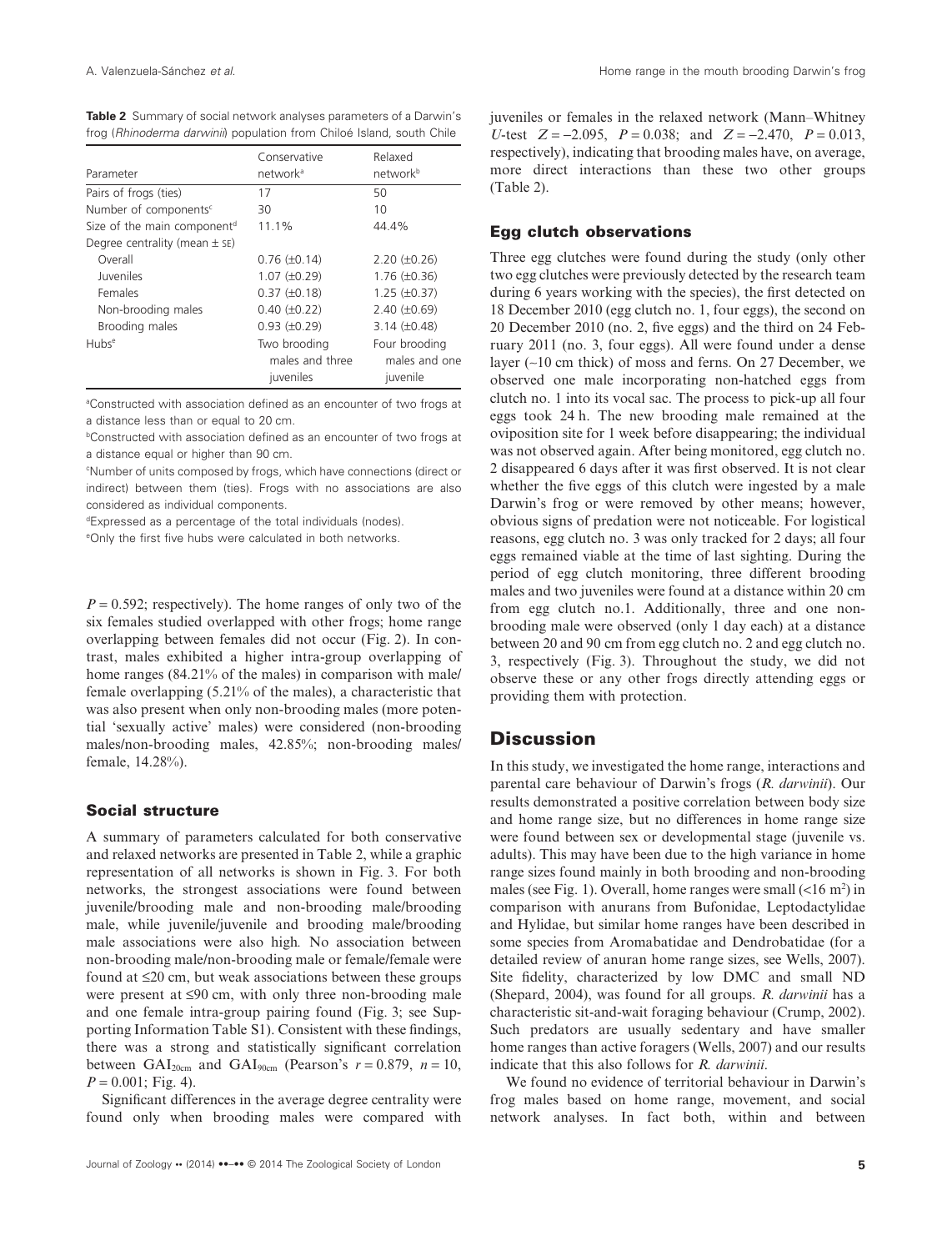

Figure 3 Social networks of a Darwin's frog (Rhinoderma darwinii) population from Chiloé Island, south Chile, based on associations at (a) 20 and (b) 90 cm. Networks based on associations between frogs and egg clutches at (c) 20 and (d) 90 cm. All networks were graphed using the Kamada–Kawai algorithm with separate components in software PAJEK (v. 3.1; University of Ljubljana, Slovenia). Thickness of ties represents frequency of interactions.

non-brooding male and brooding male groups, there was a high degree of spatial overlapping. Agonistic visual displays or physical confrontations (Mathis *et al*., 1995; Gardner & Graves, 2005; Pröhl, 2005) or territorial calls (Penna & Veloso, 1990), which are performed by many territorial anuran species, were not observed during this study. To the best of our knowledge, territorial behaviours have not been described in other field or captivity observations of Darwin's frogs.

The social network analyses showed a lack of non-brooding male/non-brooding male association at a distance of ≤20 cm (and lower degree centrality in non-brooding males at this distance; Table 2) and only a very weak association at a distance of ≤90 cm. These results indicate that, even when home range overlapping between non-brooding male/non-brooding male was high (42.85%), non-brooding males were almost always observed separated at a finer temporal scale. We did not find evidence of this spacing pattern between either nonbrooding male/brooding male or brooding male/brooding male, where both GAI<sub>20cm</sub> and GAI<sub>90cm</sub> were high; supporting the hypothesis that call activity, or other behaviour related to courtship, might be implicated in the temporal segregation found between non-brooding males. Previous observations have revealed that brooding males progressively decrease their calling activity as the 'pregnancy' progresses (authors's unpubl. data). When *R. darwinii* females are ready to spawn, they navigate using the male's call to move towards a retreat site, where a calling male is present (Werning, 2009). Spatiotemporal segregation in calling sites, which could result in the temporal non-brooding male/non-brooding male segregation found here, might be used by this species to avoid direct competition between non-brooding males. As observed in other species, the mating success of male Darwin's frogs probably depends on their ability to attract females to their calling sites and to prevent interference from other males (Wells, 1977; Felton *et al*., 2006).

Home range overlapping between females was not observed and social network analyses showed a low degree centrality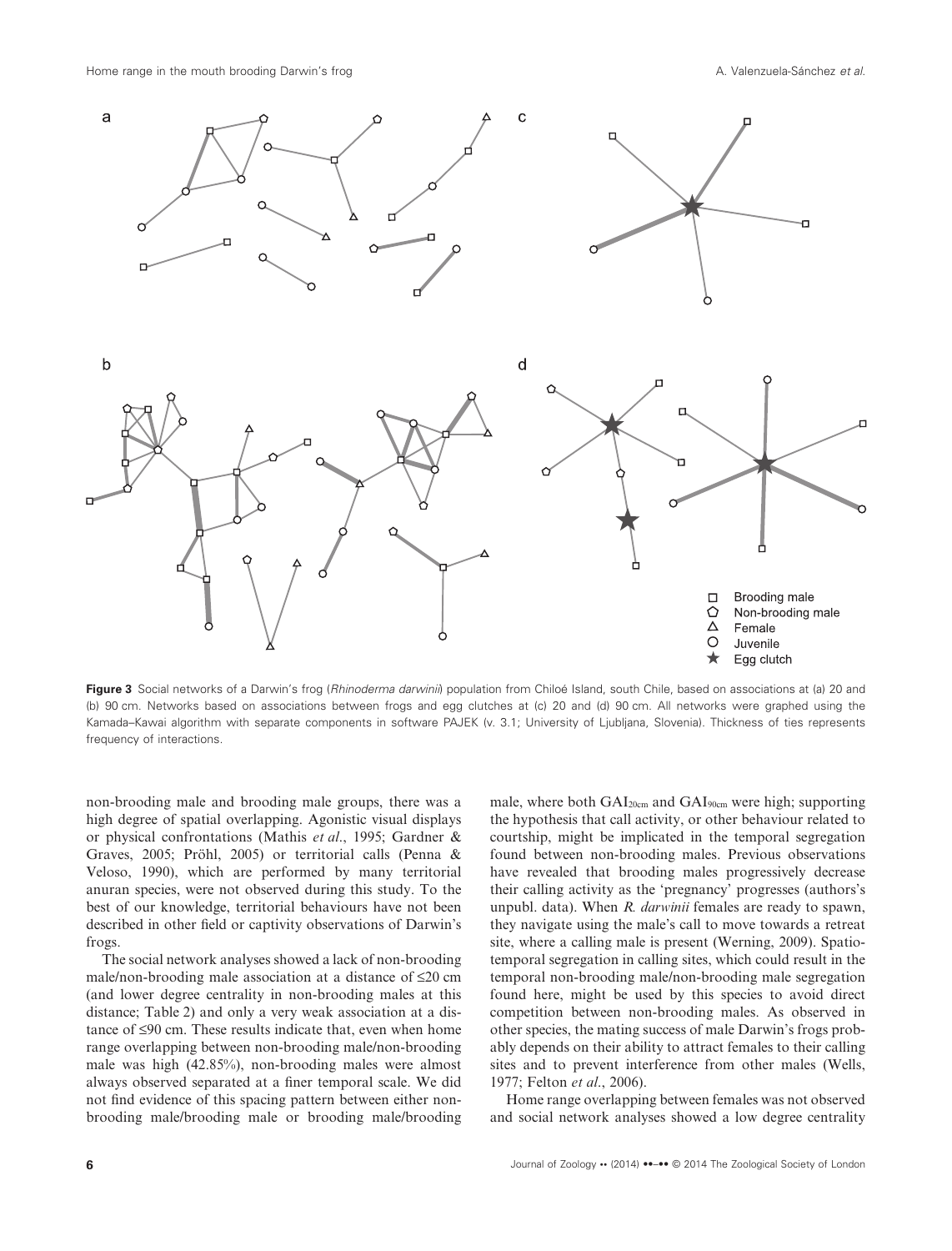

**Figure 4** Correlation between group association index at 20 and 90 cm in a Darwin's frog (*Rhinoderma darwinii*) population from Chiloé Island, south Chile. Each dot represents a pair of group associations. BM, brooding male; F, female; J, juvenile; M, non-brooding male.

for this group (Table 2), female/female GAI<sub>20cm</sub> was zero and only one female pair association was found in the relaxed network. Could this spacing pattern suggest the presence of territoriality in *R. darwinii* females? The small sample size for this group and the lack of territorial behaviour observations impede us to demonstrate female territoriality in Darwin's frogs. In addition, territoriality in females has been described in some amphibian species, with females defending limited resources such as males, refugia and feeding sites (Wells, 1977; Verrell & Brown, 1993; Mathis *et al*., 1995; Meuche, Linsenmair & Pröhl, 2011). Sex role reversal (i.e. females competing more intensively than males for access to mate) associated with high levels of male parental care investment has been described for some species of fish and birds (Eens & Pinxten, 2000). However, sex role reverse only should occur if females compete for limited receptive males (Summers, 1989). There is no evidence of male limitation for female *R. darwinii* as male/ female ratio observed within a population is normally equal or higher than one (Crump, 2002; Bourke, Busse & Bakker, 2011; Soto-Azat *et al*., 2013; this study), unless brooding males become non-reproductive, and then non-brooding males become rarer than females and therefore a limiting resource. However, we have observed the concurrent presence of froglets (with tail buds) and young tadpoles in the vocal pouches of some males in the wild (also noted in Crump, 2002). This gives the possibility that *R. darwinii* males are polygynous. As proposed by Summers (1989), from a female's point of view, the quality of a male (i.e. quality or quantity of parental care provided to its offspring) would decreases as the number of other females mating with that male increases. In this case, females should aim for mate(s) that reproduce with as few other females as possible (parental quality hypothesis). In *Dendrobates auratus*, a species proposed as an example of

sex role reversal (Trivers, 1972), field and experimental evidence showed that aggression between females is most likely attributable to parental quality rather than sex role reversal (Summers, 1989; Wells, 2007). Then, if female territoriality exists in *R. darwinii*, there is the possibility that it could be associated with sex role reversal or with parental quality hypotheses.

Our hypothesis was that male Darwin's frogs exhibited territoriality because of the high site fidelity and paternal care exhibited by this species. Our field observations suggest that males do not defend oviposition sites or attend egg clutches. This evidence is supported by social network analyses, which showed that associations between non-brooding males and egg clutches were only present in the relaxed network and these associations were in all cases weak. Observations made from a captive-breeding centre further support this; even in relative small terraria, males remain away from their egg clutches and do not provide them with any level of care (Carlos Barrientos-Donoso, pers. comm.). Therefore, parental care in *R. darwinii* could be characterized only by tadpole brooding, rather than egg attendance or defence. Oviposition sites, which are often under a dense layer of moist vegetation (Busse, 2004; this study), should be sufficiently effective protecting eggs from desiccation and other sources of damage. Furthermore, we have observed that these sites are abundant in the forests where Darwin's frogs inhabit, and do not represent a likely limiting resource within suitable habitats. Consistent with Wells' suggestion, territoriality in species with parental care should be expected only if males defend oviposition sites (Wells, 2007). Since males appear to withdraw after egg fertilization, further research is needed to elucidate what kind of signals triggers the ingestion of eggs by males, including those cases in which egg clutches are deposited in areas with high home range overlapping or high density of frogs. Could it be possible, for example, that cross-fostering occurs in *R. darwinii* (i.e. males brooding another male's eggs)?

To our knowledge, this study is the first to integrate home range estimation, social network analyses and egg attendance monitoring to assess territoriality in an anuran species. Our results on home range overlapping and social structure allowed us to reject our hypothesis that male *R. darwinii* exhibit territorial behaviour. This study has thrown up a range of additional questions with regard to temporal segregation between non-brooding males, the roles of male and female calls during reproduction, potential female territoriality and what kind of signals triggers egg ingestion by males. We hope that further research to answer these and other questions will be conducted on this amazing species and that the results will contribute to have a better understanding of the association between parental care and the evolution of territoriality in amphibians.

# **Acknowledgements**

We thank Cayetano Espinosa for their important fieldwork support. This study was carried out as part fulfilment of the Conservation Medicine PhD degree (by A.V.-S.) at the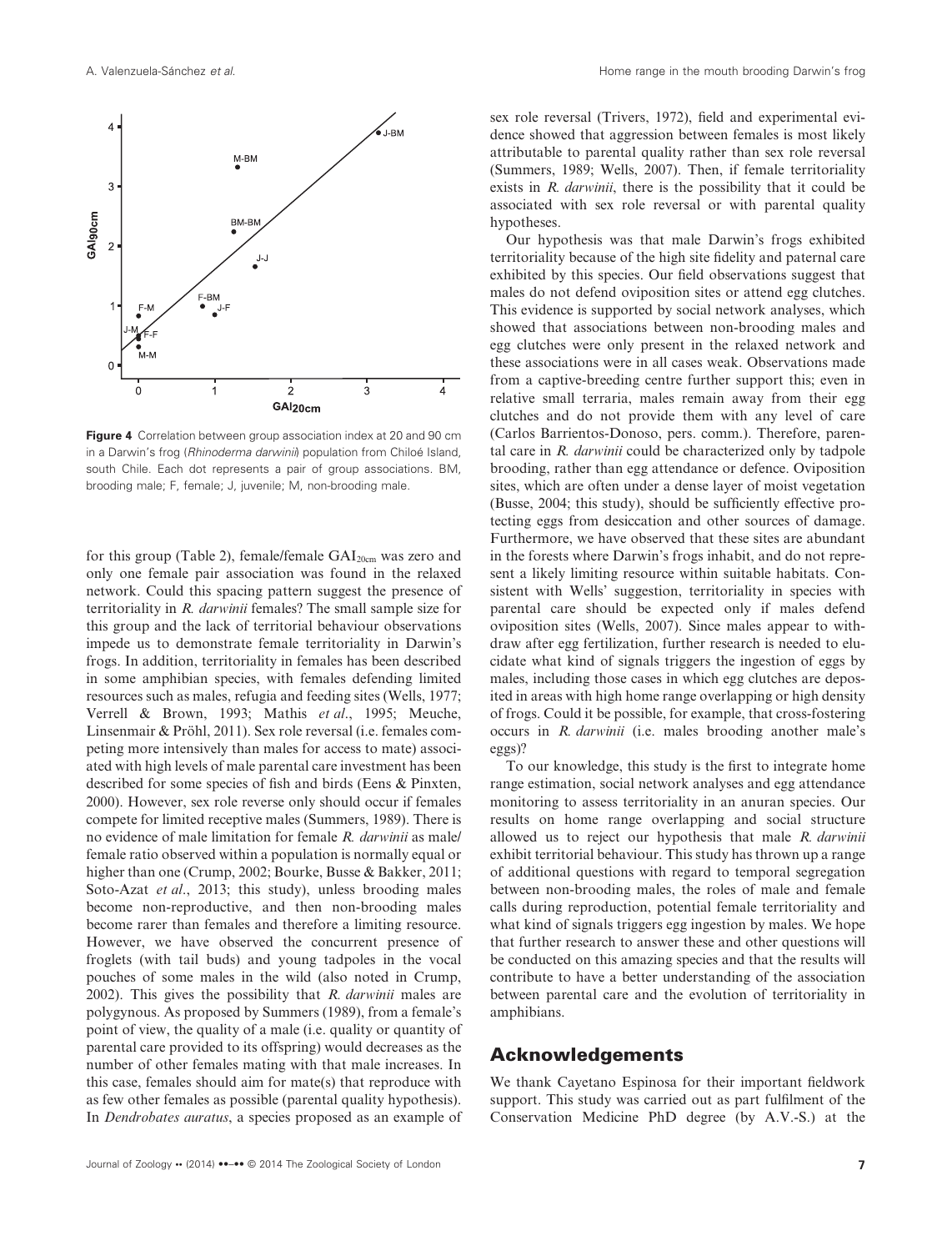Faculty of Ecology and Natural Resources, Universidad Andres Bello, Chile. This research was funded by the DGID, Universidad Andres Bello (DI-53-11/R), the EDGE Fellow Programme and a Fundación Futuro Scholarship. This research was conducted following Chilean wildlife regulations, according to permit 7993/10 of the SAG.

# **References**

- Bourke, J., Busse, K. & Bakker, T.C.M. (2011). Sex differences in polymorphic body coloration and dorsal pattern in Darwin's frogs (*Rhinoderma darwinii*). *Herpetol. J.* **21**, 227– 234.
- Burt, W.H. (1943). Territoriality and home range concepts as applied to mammals. *J. Mammal.* **24**, 346–352.
- Busse, K. (2004). Biología de la reproducción del Sapito de Darwin (*Rhinoderma darwinii*) y su cría en cautividad. In *Cría en Cautividad de Fauna Chilena*: 139–146. Iriarte, A., Tala, C., González, B., Zapata, B., González, G. & Maino, M. (Eds). Santiago de Chile: Servicio Agrícola y Ganadero.
- Bürger, O. (1905). *La neomelia de la Rhinoderma darwinii D & B*. Santiago de Chile: Imprenta Cervantes.
- Cairns, S.J. & Schwager, S.J. (1987). A comparison of association indices. *Anim. Behav.* **35**, 1454–1469.
- Cei, J.M. (1962). *Batracios de Chile*. Santiago de Chile: Editorial Universidad de Chile.
- Croft, D.P., Krause, J., Darden, S.K., Ramnarine, I.W., Faria, J.J. & James, R. (2009). Behavioural trait assortment in a social network: patterns and implications. *Behav. Ecol. Sociobiol.* **63**, 1495–1503.
- Crump, M.L. (2002). Natural history of Darwin's, *Rhinoderma darwinii*. *Herpetol. Nat. Hist.* **9**, 21–30.
- Crump, M.L. & Veloso, A. (2005). El aporte de las observaciones de terreno y del análisis genético para la conservación de *Rhinoderma darwinii* en Chile. In *Historia, Biodiversidad y Ecología de los Bosques Costeros de Chile*: 452–455. Smith-Ramirez, C., Armesto, J.J. & Valdovinos, C. (Eds). Santiago de Chile: Editorial Universitaria.
- Duellman, W.E. & Trueb, L. (1986). *Biology of the amphibians*. New York: McGraw-Hill Book Co.
- Eens, M. & Pinxten, R. (2000). Sex-role reversal in vertebrates: behavioural and endocrinological accounts. *Behav. Process.* **51**, 135–147.
- Felton, A., Alford, R.A., Felton, A.M. & Schwarzkopf, L. (2006). Multiple mate choice criteria and the importance of age for male mating success in the microhylid frog, *Cophixalus ornatus*. *Behav. Ecol. Sociobiol.* **59**, 786–795.
- Gardner, E.A. & Graves, B.M. (2005). Responses of resident male *Dendrobates pumilio* to territory intruders. *J. Herpetol.* **39**, 248–253.
- Goicoechea, O., Garrido, O. & Jorquera, B. (1986). Evidence for a trophic paternal-larval relationship in the frog *Rhinoderma darwinii*. *J. Herpetol.* **20**, 168–178.
- Mathis, A., Jaeger, R.G., Keen, W.H., Ducey, P.K., Walls, S.C. & Buchanan, B.W. (1995). Aggression and territorial-

ity by salamanders and a comparison with the territorial behavior of frogs. In *Amphibian biology social behaviour*, Vol. 2: 633–676. Heatwole, H. & Sullivan, B.K. (Eds). Chipping Norton: Surrey Beatty and Sons.

- Meuche, I., Linsenmair, K.E. & Pröhl, H. (2011). Female territoriality in the strawberry poison frog (*Oophaga pumilio*). *Copeia* **2011**, 351–356.
- Penna, M. & Veloso, A. (1990). Vocal diversity in frogs of the South American temperate forest. *J. Herpetol.* **24**, 23–32.
- Pflaumer, C. (1935). Observaciones biológicas acerca de la *Rhinoderma darwinii* D. & B. *Rev. Chil. Hist. Nat.* **39**, 28–30.
- Pröhl, H. (2005). Territorial behavior in dendrobatid frogs. *J. Herpetol.* **39**, 354–365.
- Pröhl, H. & Berke, O. (2001). Spatial distributions of male and female strawberry poison frogs and their relation to female reproductive resources. *Oecologia* **129**, 534–542.

Rageot, R. (1978). *Observaciones biológicas sobre el Rhinoderma darwini*. Temuco: Informe Departamento Técnico Corporación Nacional Forestal.

- Shepard, D.B. (2002). Spatial relationships of male green frogs (*Rana clamitans*) throughout the activity season. *Am. Mid. Nat.* **148**, 394–400.
- Shepard, D.B. (2004). Seasonal differences in aggression and site tenacity in male green frogs, *Rana clamitans*. *Copeia* **2004**, 159–164.
- Soto-Azat, C., Valenzuela-Sánchez, A., Collen, B., Rowcliffe, M.C., Veloso, A. & Cunningham, A.A. (2013). The population decline and extinction of Darwin's frogs. *PLoS ONE* **8**, e66957.
- Stebbins, R.C. & Cohen, N.W. (1995). *A natural history of amphibians*. Princeton: Princeton University Press.
- Summers, K. (1989). Sexual selection and intra-female competition in the green poison-dart frog, *Dendrobates aureatus*. *Anim. Behav.* **37**, 797–805.
- Summers, K. (1992). Mating strategies in two species of dartpoison frogs: a comparative study. *Anim Behav.* **43**, 907– 919.
- Trivers, R.L. (1972). Parental investment and sexual selection. In *Sexual selection and the descent of men*: 136–179. Campbell, B.G. (Ed.). Chicago: Aldine Press.
- Úbeda, C., Veloso, A., Núñez, J.J. & Lavilla, E. (2010). Rhinoderma darwinii. IUCN Red List of Threatened Species. Version 2012.1. URL: http://www.iucnredlist.org (Accessed 25 January 2014).

Verrell, P.A. & Brown, L.E. (1993). Competition among females for mates in a species with male parental care, the midwife toad *Alytes obstetricans*. *Ethology* **93**, 247–257.

- Wells, K.D. (1977). The social behavior of anuran amphibians. *Anim. Behav.* **25**, 666–693.
- Wells, K.D. (2007). *The ecology and behavior of amphibians*. Chicago: The University of Chicago Press.
- Werning, H. (2009). From Darwin's treasure chest: *Rhinoderma*. *IRCF Reptil. Amphib.* **16**, 247–255.